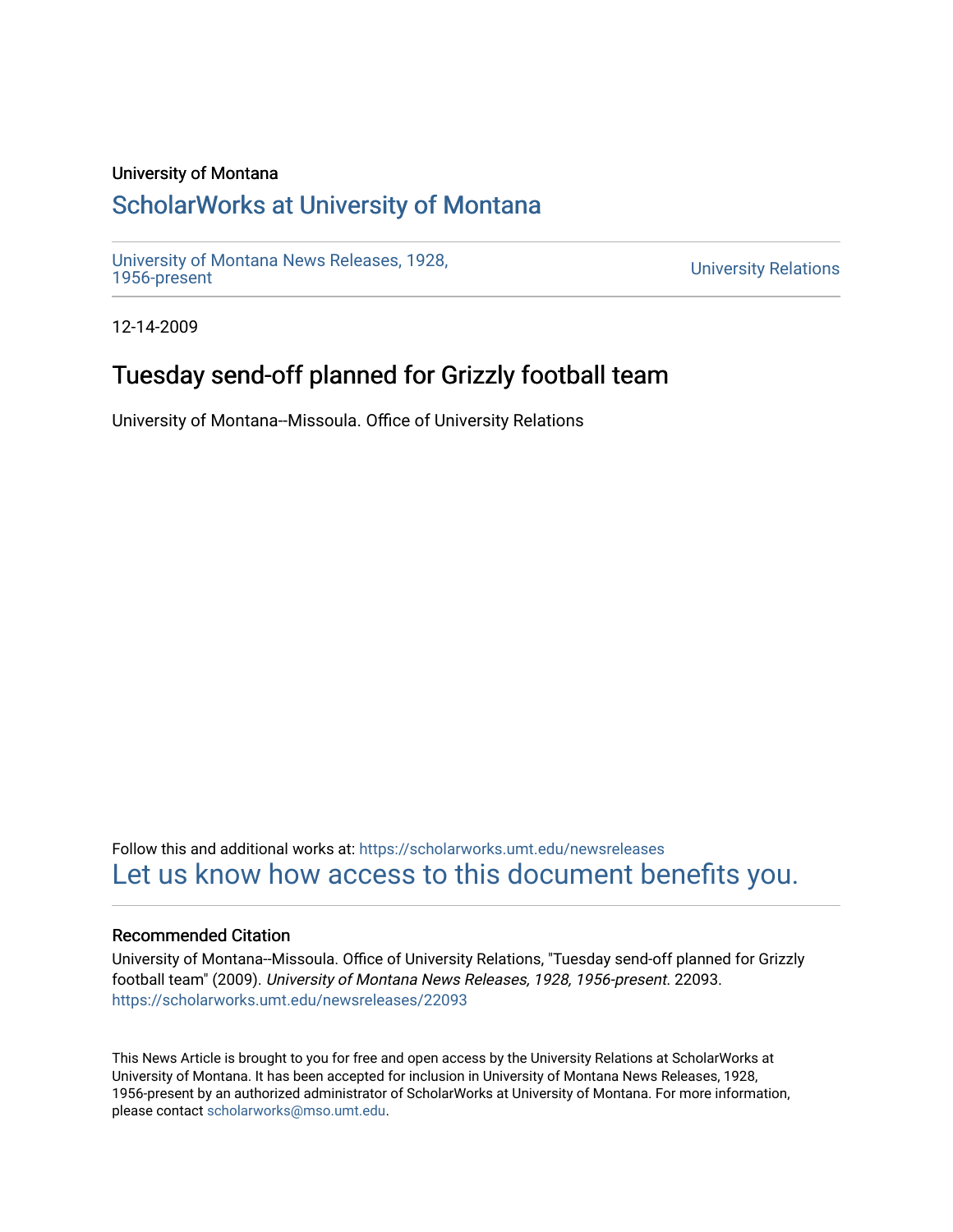

UNIVERSITY RELATIONS • MISSOULA. MT 59812 • 406.243.2522 • FAX: 406.243.4520



Dec. 14, 2009

**Contact:** Brynn Molloy, Grizzly Scholarship Association, 406-243-5405, [brvnn.mollov@mso.umt.edu.](mailto:brvnn.mollov@mso.umt.edu)

## **TUESDAY SEND-OFF PLANNED FOR GRIZZLY FOOTBALL TEAM**

#### **MISSOULA —**

For the second time in as many years, The University of Montana Grizzlies will have a shot at winning the national championship football game in Chattanooga, Tenn. The Missoula community is invited to help make this championship odyssey memorable by giving the football players a warm send-off as they head to the airport Tuesday, Dec. 15.

Team buses will depart at 1:30 p.m. from the south entrance of Washington-Grizzly Stadium, under the Griz Vision monitor. Accompanied by Missoula police and fire department escorts, Griz mascot Monte and the UM Spirit Squad, the team will head out on Campus Drive and over the Madison Street Bridge. They'll take a left turn onto Broadway, which they will follow through downtown to Missoula International Airport.

Fans are invited to take a late lunch break, line the route and cheer on their Grizzlies. People can pick up small posters reading "Griz Nation" and "We Believe" at businesses along the route. UM representatives will deliver the posters Tuesday morning to businesses, which are encouraged to decorate their windows and send employees outside to cheer on the Grizzlies as they go by. Posters also can be picked up at on campus at University Relations on the third floor of Brantly Hall.